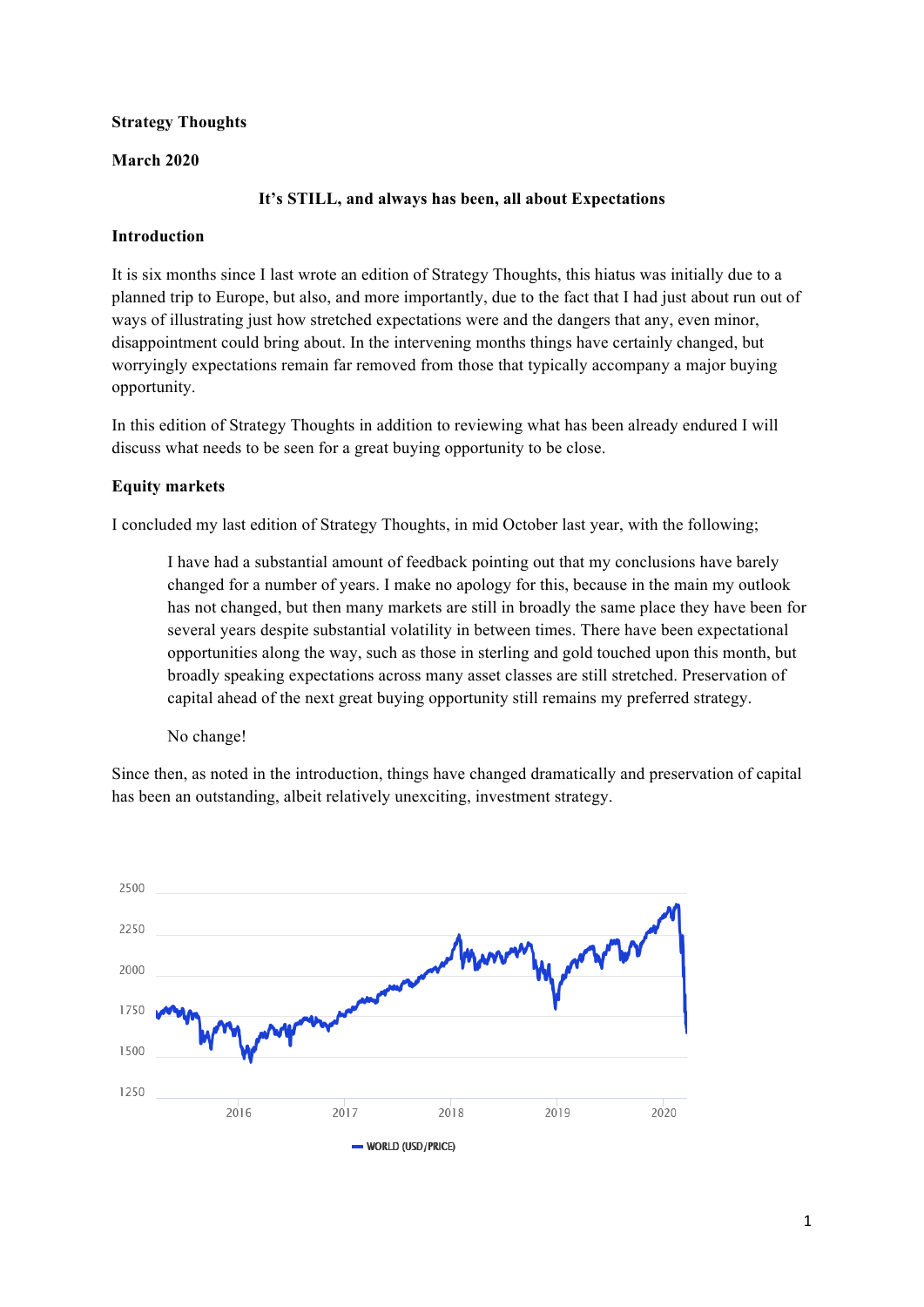The chart above shows the MSCI World Index over the last five years and the fall over the last five or six weeks is undoubtedly historic, having begun with probably the fastest 20% decline from an all time high ever, and wiping out, in a matter of just a few weeks, all the gains recorded since early 2016.

The 'disappointment' to the ridiculously elevated expectations seen earlier this year was the outbreak of the coronavirus, initially in China. Obviously, I had absolutely no idea what the disappointment would be that could upset the longest bull market in history, but it was clear through much of last year that there was very little room for any disappointment and that the markets would react badly when one arrived. This outbreak has turned out to be far bigger than anyone forecast, and so has the market reaction, at least in terms of speed if not magnitude. However, in the early stages of this outbreak complacency was rampant amid those previously extremely elevated expectations. In late January CNBC ran the following story.

# **Here's why the stock market may be overreacting to the coronavirus**

**threat PUBLISHED MON, JAN 27 202011:44 AM ESTUPDATED MON, JAN 27 202011:59 AM EST**

The optimism expressed in the article was based upon how markets reacted to the SARS outbreak in late 2002 and early 2003.



# Immune: world epidemics and global stock market performance

But what is abundantly clear from the chart above is that the outbreak of SARS, that was widely feared at the time may be the world's next pandemic, occurred amid an expectational backdrop quite different to that seen earlier this year. Then the markets were in the depths of the worst bear market since the 1970s in the wake of the bursting of the dotcom bubble, and the NASDAQ was well on its way to a more than 80% fall. Despite SARS ultimately not becoming the pandemic that so many feared it is not surprising that a new bull market began from the depths of that expectational low.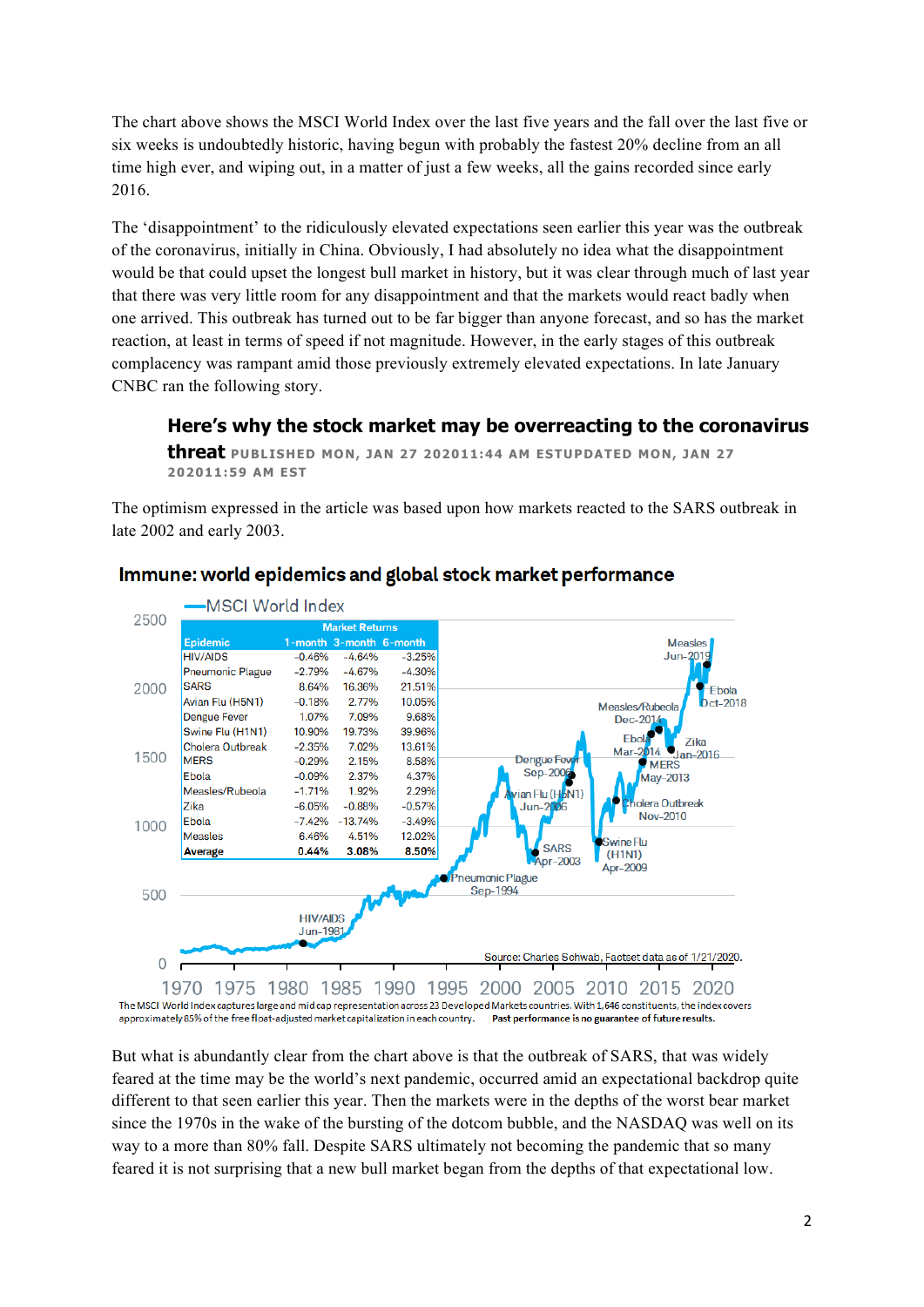## **The Slope of Hope!**

Just as bull markets climb a 'wall of worry' so bear markets slide down a 'slope of hope'. This 'hope' has been very clear in the early stages of this bear market.

On the  $25<sup>th</sup>$  February Donald Trump tweeted;

"stock market starting to look very good to me'

That day the Dow fell more than 200 points and closed below 28,000, down only 5% from its all time high.

One day later his chief economic adviser, Larry Kudlow joined the stock market 'hope' brigade, stating;

"I would suggest very seriously taking a look at the market, the stock market, that is a lot cheaper than it was a week or two ago."

That day the market fell more than 1,000 points to close below 27,000.

A week later Kudlow once again beat the 'buy the dip' drum;

"Long-term investors should think seriously about buying these dips,"

Six days later the Dow was more than 5,000 points lower.

On the  $13<sup>th</sup>$  March, Treasury secretary Mnuchin described the virus as;

"a great investment opportunity,"

Unfortunately, history repeatedly shows that such public proclamations from officials rarely accompany great long term opportunities.

In addition to being wary about the continual calls to 'buy the dip' investors should also be cautious about the many commentators currently on the search for, and some even finding, capitulation in the market that might signal the all clear for the nimble investor.

#### **Capitulation?**

The last time stock markets saw downward volatility anything approaching that which has been seen recently was in 2008 during what would become known as the Global Financial Crisis. The chart below is one I included in a report immediately after the most dramatic falls of 2008.

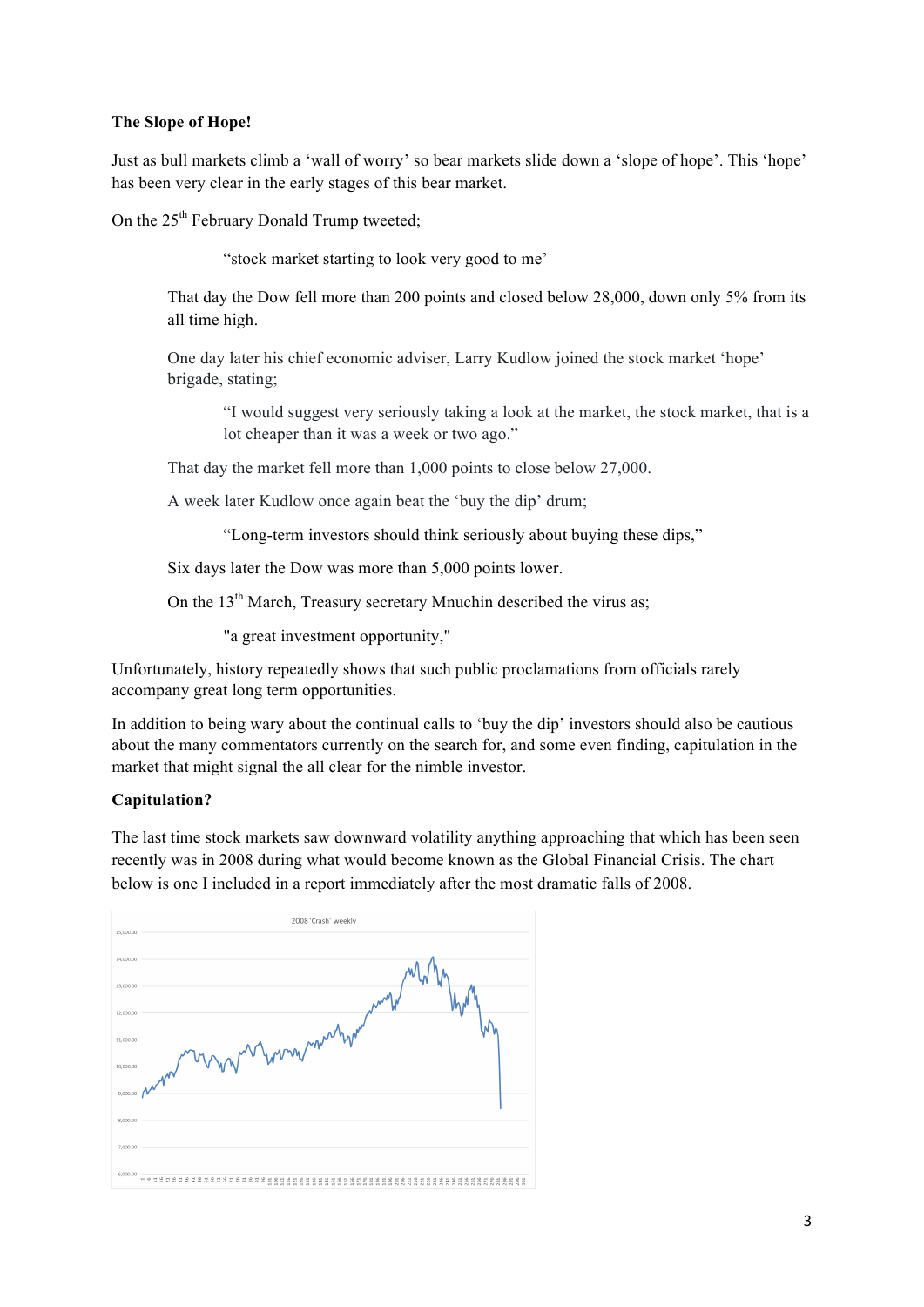At the time the US market had fallen a fraction over forty percent from its all time high, yet there was still hope that the final bottom had been seen. This 'hope' was frequently justified on the seemingly sensible observation that capitulation had been seen. Eleven and a half years ago, after the 'crash' of 2008 and accompanying the chart above, I wrote the following;

Over the last few weeks the search for a climactic sell off or 'capitulation' has become substantially more than a cottage industry with virtually every investor the world over now knowing about capitulation and how it will mark a great long term buying opportunity. Given this, everyone seems to have taken it upon themselves to look for signs of capitulation. Unfortunately, markets are never quite that obliging. Capitulation is not something that one group does so as to allow all those looking for it to take advantage, true capitulation is seen by the overwhelming majority as the last chance to get out before things really get bad, not a widely recognised great buying opportunity.

I concluded that piece with;

All we can conclude from last week's devastation is that the world has woken up to the enormity of the deleveraging that still lies ahead. Share markets did crash last week, whether that indicates an important reversal or merely an interim recognition only time will tell. However, on a constructive note, if last week was THE bottom of the recent cyclical bear market and a cyclical bull market is imminent then history strongly indicates that there will be a retest of that recent low, all bear market bottoms since the 20's have offered a retest of some sort. My feeling is that any 'test' may not be successful and a final low may still lie some way in the future and the last cyclical bear market of 2000 to 2002 may be a better road map for the current market than other crashes. True capitulation, at a major low, is not usually obvious in real time, only long after the bottom has been confirmed.  $13<sup>th</sup>$  October 2008

That conclusion proved correct, the true low had not been seen and it did indeed still lie some months in the future. Over the next almost five months the market fell another twenty five percent, in an enormously volatile fashion, finally bottoming on the  $9<sup>th</sup>$  March when finally, all hope was apparently gone. From there, anything, no matter how bad it appeared, was probably not going to be as bad as so many were by then fearing. In such an environment even what appears on the surface to be bad news can constitute a positive surprise to the market. This is what was seen in early March 2009.

In late February 2009 I noted the following;

- Nobel laureate economist Paul Krugman commented last week that the current Obama stimulus package was too little
- The IMF recently dramatically cut their forecasts for world growth
- Bloomberg recently ran a story based upon Citibank research titled; **"Cult** of **Equity**' Is Under Attack"
- Market's 'Hope Balloon' Loses Air *Tepid Upturns Haven't Stopped the Slide; 'Hard to Make a Cheery Story'* WSJ 17<sup>th</sup> February 2009

This is the mood, or sentiment backdrop, that accompanies a major buying opportunity, rather than calls for investors to 'buy the dip' or forecasts of how things will be recovering soon.

#### **What do Bottoms feel like?**

In the mid stages of the GFC associated bear market I used the above as a title for Strategy Thoughts, and not in a facetious way. I wanted to highlight just what important lows in equity markets felt like, because they do not feel good, in fact at the time it feels like things are destined to only get worse. In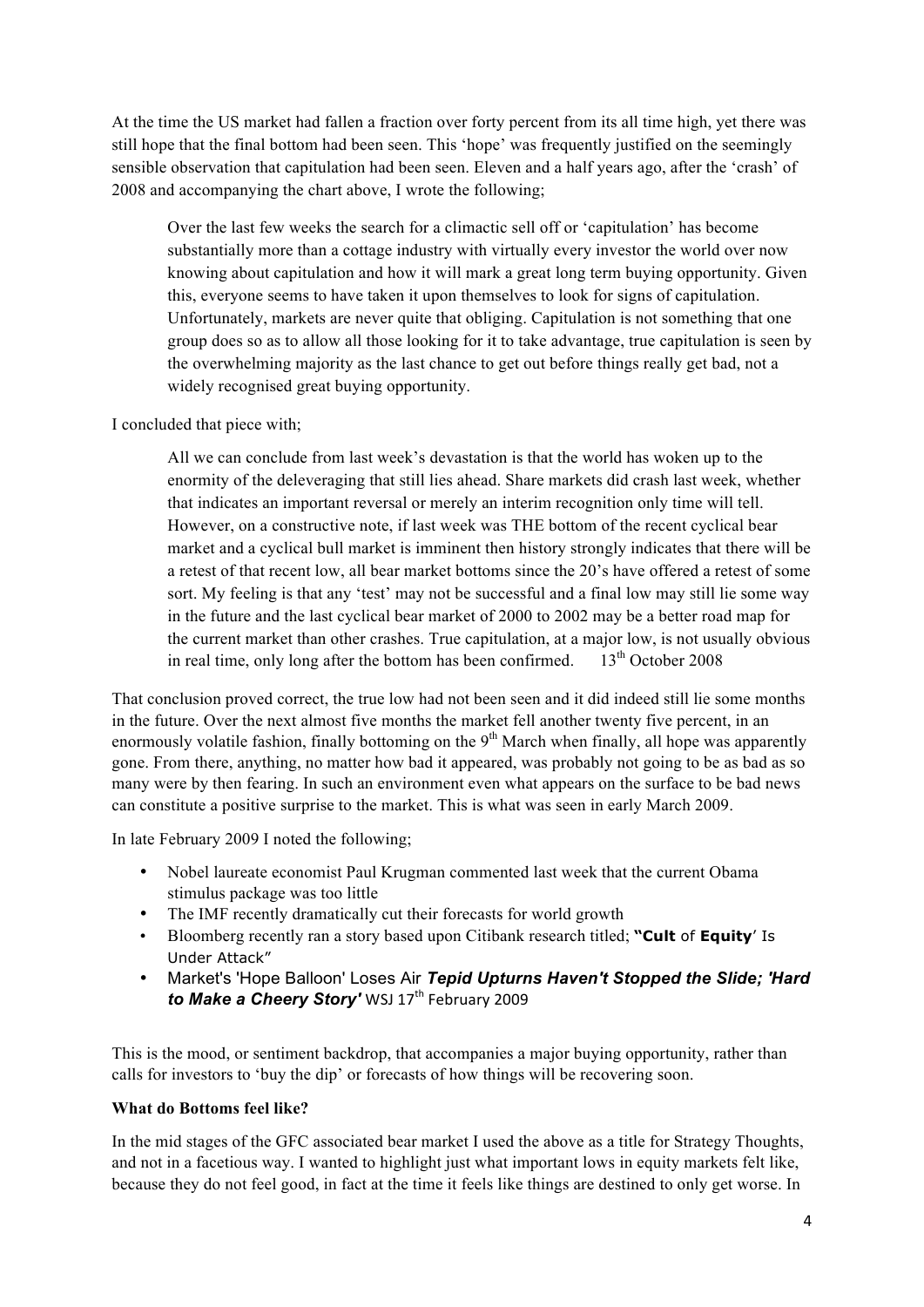that edition I included a review of several bottoms that I had utilised six years earlier in late 2002 near the bottom of the previous bear market;

*One thing that can be said for sure though is that whenever the bottom is made, it will not feel like the time to be buying. Just as at the peak in early 2000 when, as we said earlier, the future seemed assured, it did not seem sensible to sell shares and buy boring bonds.*

*The truth in this last statement can perhaps best be seen by examining the environment at other important market lows and buying opportunities of the last century.*

*By 1932, the major markets of the world had suffered their most dramatic declines ever, falling for nearly three years; the mood was grim with one in four Americans out of work. The economy was not going to truly recover for several years as the depression wore on, yet from the low point in 1932 shares rallied by almost 600% over the next five years.*

*With the world at war and with Pearl Harbour having been bombed less than a year earlier, 1942 was a time of deep concern. Markets had more than halved over the preceding five years. Memories of the depression were fresh in investors' minds and fears over the end of capitalism abounded. Over the next four years markets recovered by over 100%.*

*The worst recession since the depression was suffered all over the world in 1974 and share markets from the UK to New Zealand were hit with their worst bear markets for over thirty years. Contributing to the negativity was the oil embargo and associated unrest after the Yom Kippur war. Inflation soared and the Watergate scandal resulted in the resignation of President Nixon. Less than two months after Nixon's resignation, amidst unprecedented uncertainty, markets bottomed and rallied dramatically. The recession didn't end until 1975 and the economy didn't feel "good" until years after the share market bottomed* 

*1990 saw the last great buying opportunity, but it was not a pleasant time. The US economy was in its worst recession for a decade, unemployment was rising and the price of oil was soaring after Iraq invaded Kuwait. Fear of war in the Middle East was high. However the market bottomed in October, and really started rising in January 1991 after military action commenced.* 

*All of these market lows were different. Some presented long term buying opportunities while others preceded somewhat shorter term bull markets. Yet, what is similar about all these market bottoms is that it took great fortitude to step up and buy. Generally the outlook was at best bleak with many problems and obstacles to be over come. Markets had been falling dramatically for years and shares were generally considered a high risk option.*

It is highly likely that over the coming months there will be hopeful moments that may spark significant rallies in equity markets. Headlines will probably proclaim that the worst is over as far as the corona virus and the accompanying economic contraction is concerned, but ultimately these dawns, and there may be many, will prove false. When the final low is finally seen the consensus economic and stock market outlook will be very bleak indeed, no one will be calling it a dip that should be bought or even looking for signs of capitulation, and importantly, the stock market will be historically cheap, not just less expensive than it had been, but very very cheap. At extremes valuation can be an excellent indication of just where long term expectations lie.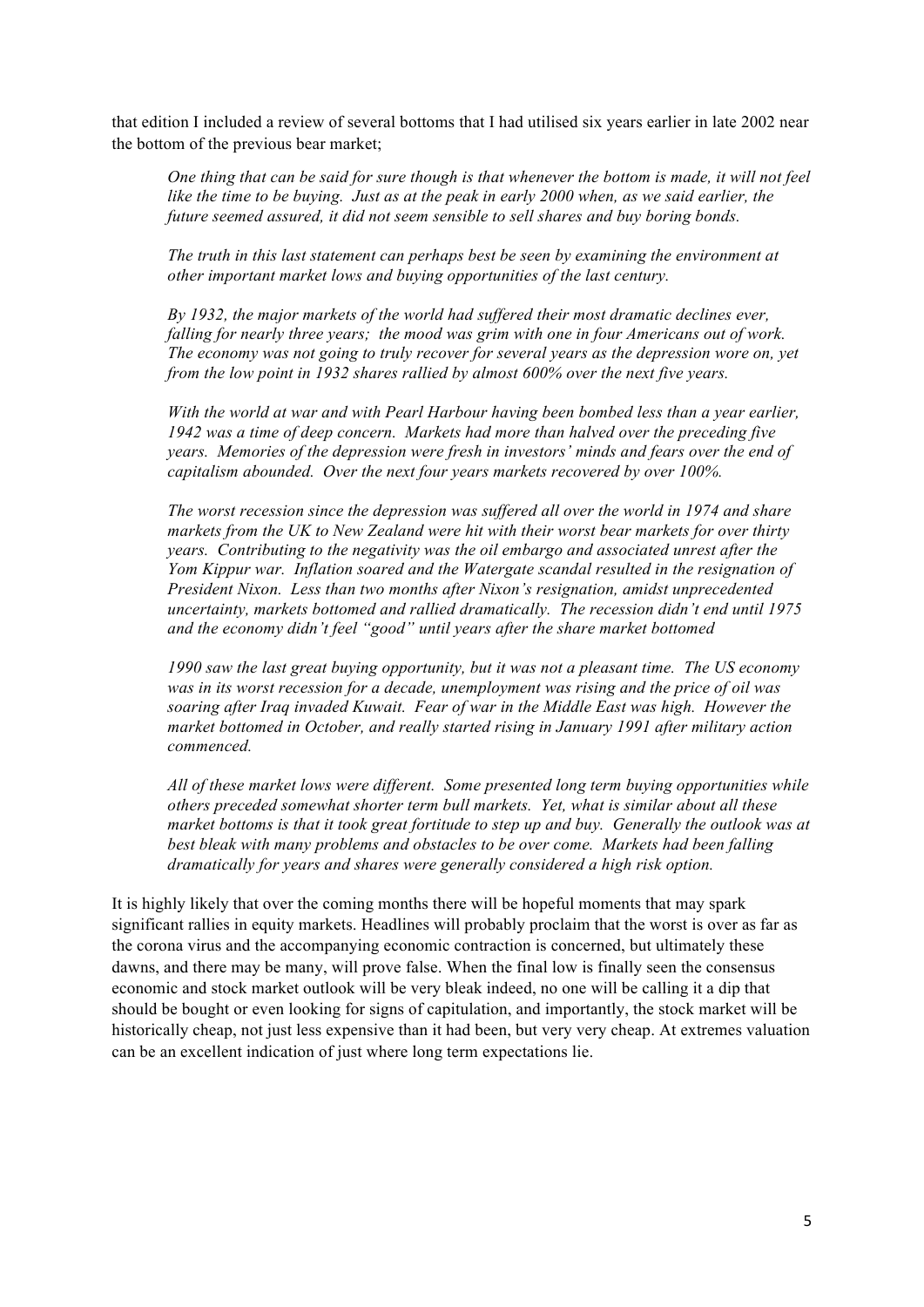

The chart above shows just how extreme valuations, and so expectations, were at the recent peak. The cyclically adjusted PE ratio had only been higher twice before, first at the 1929 peak, and then again at the 2000 peak. Interestingly, the damage done so far in this bear market has only brought the CAPE down to the level seen at the 1966 stock market peak. Most major buying opportunities are accompanied by a CAPE in single digits. It will be interesting to see what expectations look and feel like if the current bear market falls far enough to push the CAPE down to the levels seen at the GFC low in 2009.

# **Oil**

It may not yet have been a final 'crash' in equities, just as it wasn't in 2008, however, the oil market is displaying behaviours much more similar to those seen in the wake of a capitulation crash.

In June of last year I ended an ongoing discussion regarding expectations surrounding the price of crude oil with the following;

I ended last month's discussion on expectations around oil with, 'Despite this cautionary note from the IEA regarding forecasting it does currently appear that there is a far greater chance of disappointment in the oil markets than a positive surprise.' What has been seen over the last month would clearly qualify as a disappointment, however, it still seems that further disappointment would continue to be the most likely outcome.

At the time the price of crude was in the mid fifty dollar range, it then traded around that level for the balance of the year before finally peaking at \$63 in early January.

In Mid January, a week after the recent peak in oil prices the Energy Information Agency EIA raised their forecast for the price of oil in 2020 by about 7%;

# **EIA raises 2020 oil price forecasts, sees U.S. crude output records this year and next** Published: Jan. 14, 2020 at 12:29 p.m. ET

They were far from alone in this optimistic outlook, as reported in Petroleum Economist .com;

Oil prices in 2020 will recover smartly from late 2019 levels, as demand regains its mojo and supply growth continues to moderate. A weaker US dollar—brought about by globally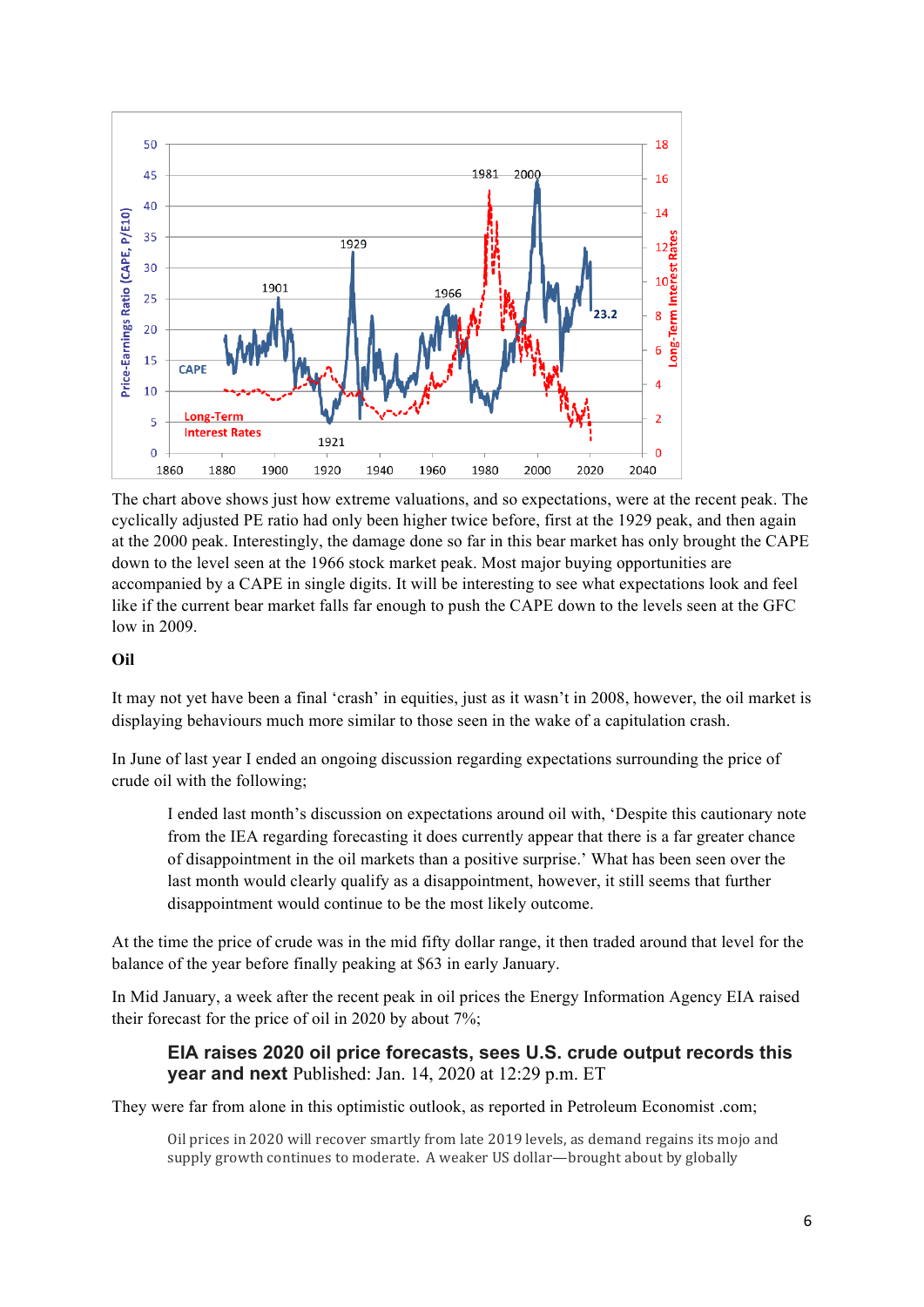accommodative monetary policies and a reduction in economic policy uncertainty—also will support prices.

As such, BCA Research forecasts 2020 Brent prices averaging \$70/bl, well above a consensus forecast of under \$62.40/bl produced by over 50 economists and economist survey in an October Thomson Reuters poll.

Expectations around the price of oil were clearly extreme and vulnerable to any disappointment, and they got a double disappointment. Not just the demand destruction associated with the virus but also the production 'war' between Saudi Arabia and Russia. The combined effects have resulted in a market that displays far more characteristics of a crash than equity markets currently. Prices, and expectations, have collapsed!

As reported by CNBC on the  $9<sup>th</sup>$  March



# **OPEC deal collapse sparks price war: '\$20 oil in 2020 is coming'**

Midway through this crash in oil prices Donald Trump indicated that he was giving instructions for oil to be purchased for the Strategic Petroleum Reserve. Unfortunately, the history of these purchases and sales has not been particularly indicative of where the oil price was headed, and Trump's comments were about as useful on oil as they were on buying the dip in equities.

Expectations around the price of oil have certainly come down, along with the price;

#### **Morgan Stanley Slashes Brent Oil Forecast To \$30** oilprice.com March 17

But they probably still have some way to go.

#### **Conclusions**

Equity markets are along way from being cheap, at some point a reflex rally will undoubtedly occur, one that will almost certainly be hailed as a sign that things are on the improve. If that happens it will